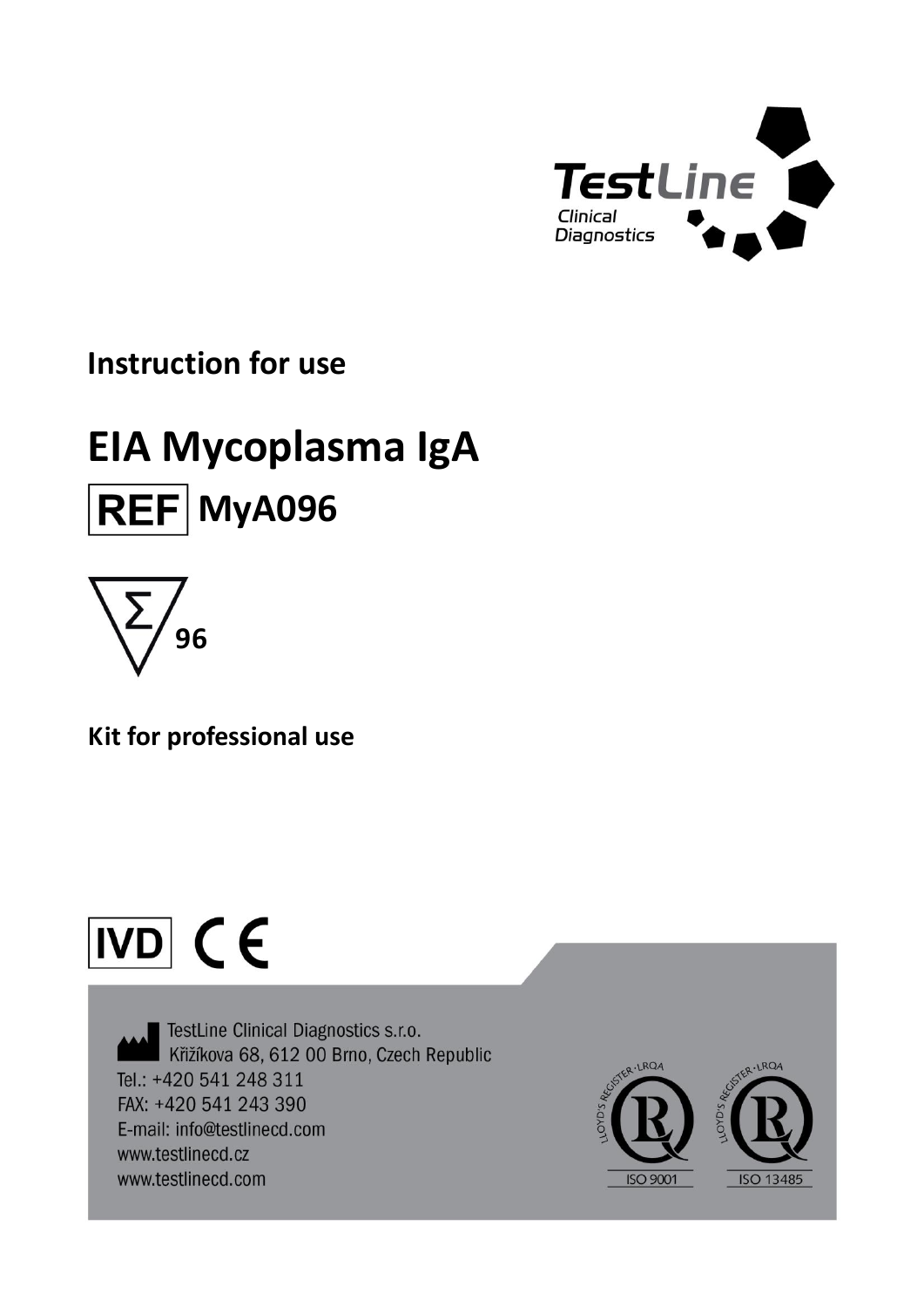# **CONTENT**

| $\mathbf{1}$            |  |
|-------------------------|--|
| $\mathbf{2}$            |  |
| 3                       |  |
| 4                       |  |
| 5                       |  |
| 6                       |  |
| $\overline{\mathbf{z}}$ |  |
| 8                       |  |
| 9                       |  |
|                         |  |
|                         |  |
|                         |  |
|                         |  |
|                         |  |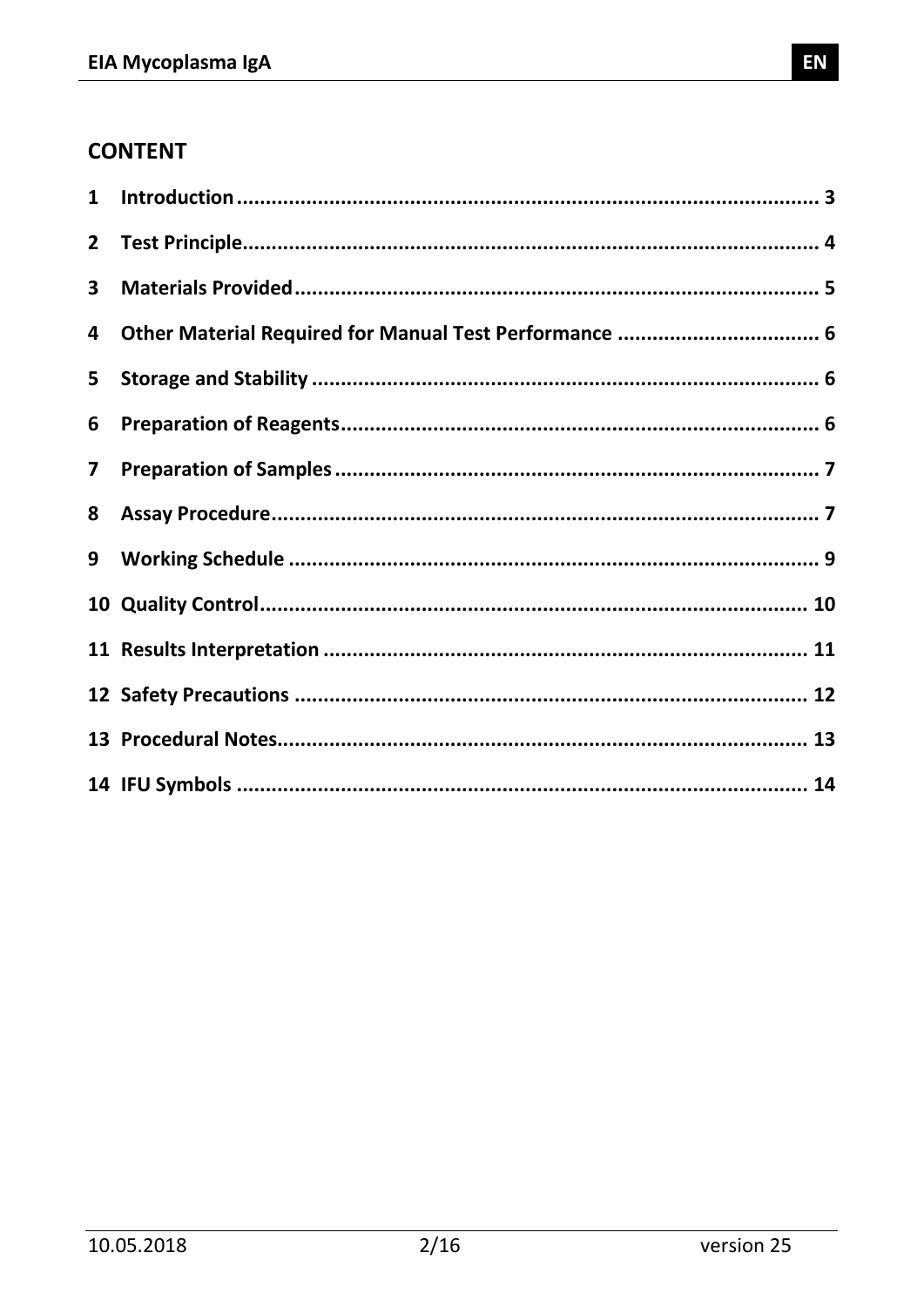# **Enzyme immunoassay for the detection of IgA antibodies to**  *Mycoplasma pneumoniae* **in human serum or plasma**

# <span id="page-2-0"></span>**1 Introduction**

*Mycoplasma pneumoniae* is a primary pathogenic agent of the human respiratory tract. It causes pneumonia accompanied by fever, nausea, ague, cough and fatigue. The disease is prolonged but well curable with antibiotics. The pathogen is airborne, spread especially in dense gatherings of children, particularly during spring and autumn months.

Diagnosis of the disease is based on clinical picture, epidemiological anamnesis and laboratory tests. Since a cultivation of *Mycoplasma pneumoniae* is difficult, the detection of specific IgA, IgG and IgM antibodies in human serum or plasma using ELISA method is advisable in routine diagnostics.

Primary infection is indicated by IgM antibody increase (1-2 weeks after the infection). The antibody level reaches its maximum after 1 month from the beginning of the infection and antibodies may persist in organism for more than 1 year. Specific IgM antibodies are detected in 80% of infected persons under age of 20 years but only in 40% of subjects more than 20 years old. During reinfection the antibody level rarely rises.

IgA antibodies are usually produced later than IgM and their level often decreases earlier. IgA antibodies determination is relevant when IgM antibodies are absent or in case of reinfection.

IgG antibodies may rise already 2-3 weeks after appearance of symptoms. The maximum is reached after a longer period (even 6 months). Antibodies persist more than one year. Some cases of antibody persistence longer than 4 years were reported. In case of reinfection, it is necessary to evaluate dynamics of antibodies in paired samples collected after 1 - 2 weeks.

<span id="page-2-1"></span>It is crucial to examine all three classes of antibodies and sometimes even perform reinvestigation of paired samples for proper evaluation of serological findings.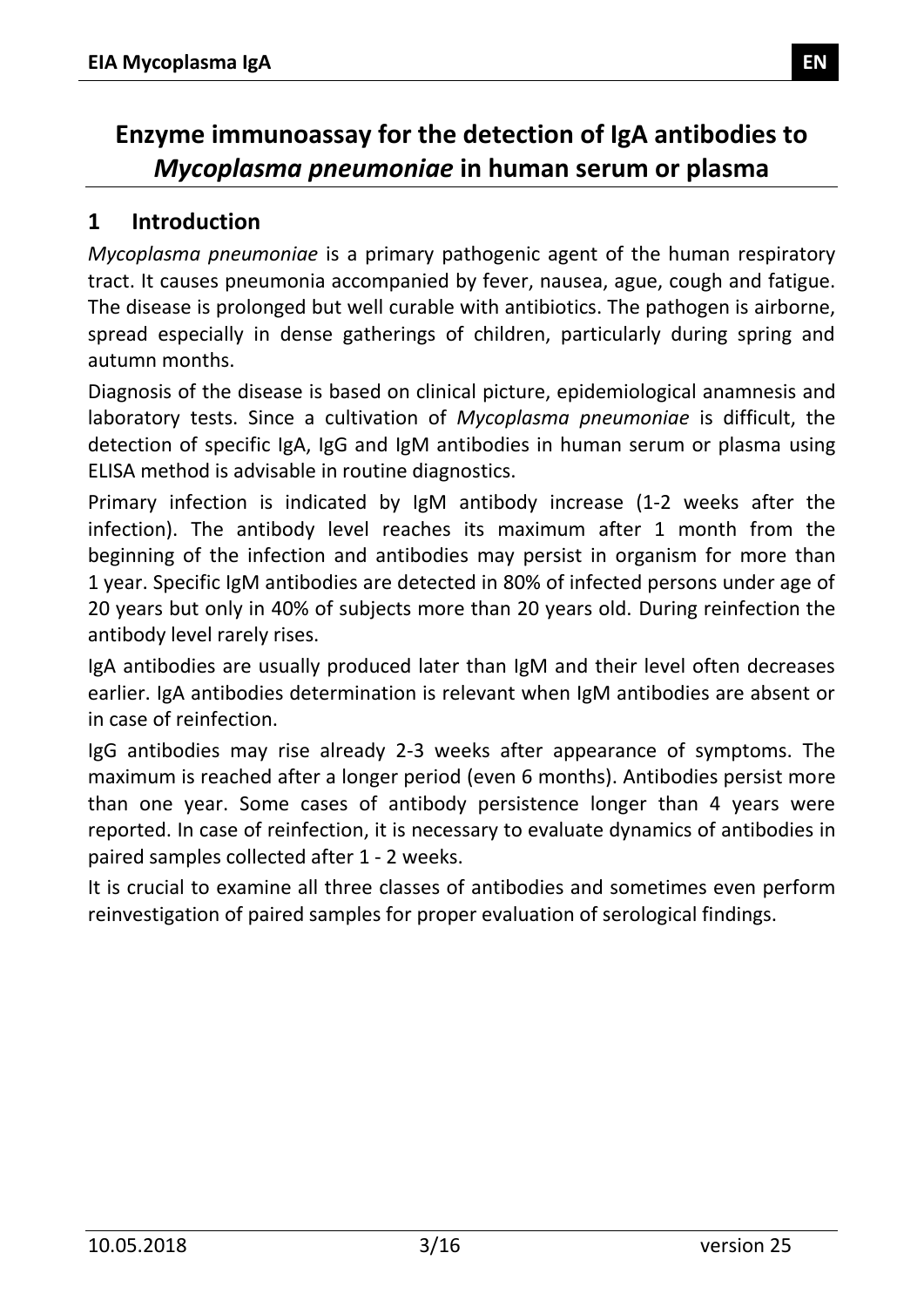#### **2 Test Principle**

The kit is intended for detection of specific IgA antibodies in a sample by means of a sandwich type of the EIA method (i.e. a solid phase coated with specific antigen – antibody from the analysed sample – labelled antibody). The labelled antibody (conjugate) is an animal immunoglobulin fraction to human IgA conjugated with horseradish peroxidase. Peroxidase activity is determined in the test by a substrate containing TMB. Positivity is indicated when blue colour appears; after stopping solution has been added, blue changes to yellow. The yellow colour intensity is measured by a photometer at 450 nm, and it is proportional to the concentration of specific IgA antibodies in the sample.

#### **Antigen used**

<span id="page-3-0"></span>Purified and inactivated antigen of *Mycoplasma pneumoniae* enriched with highly specific immunodominant epitopes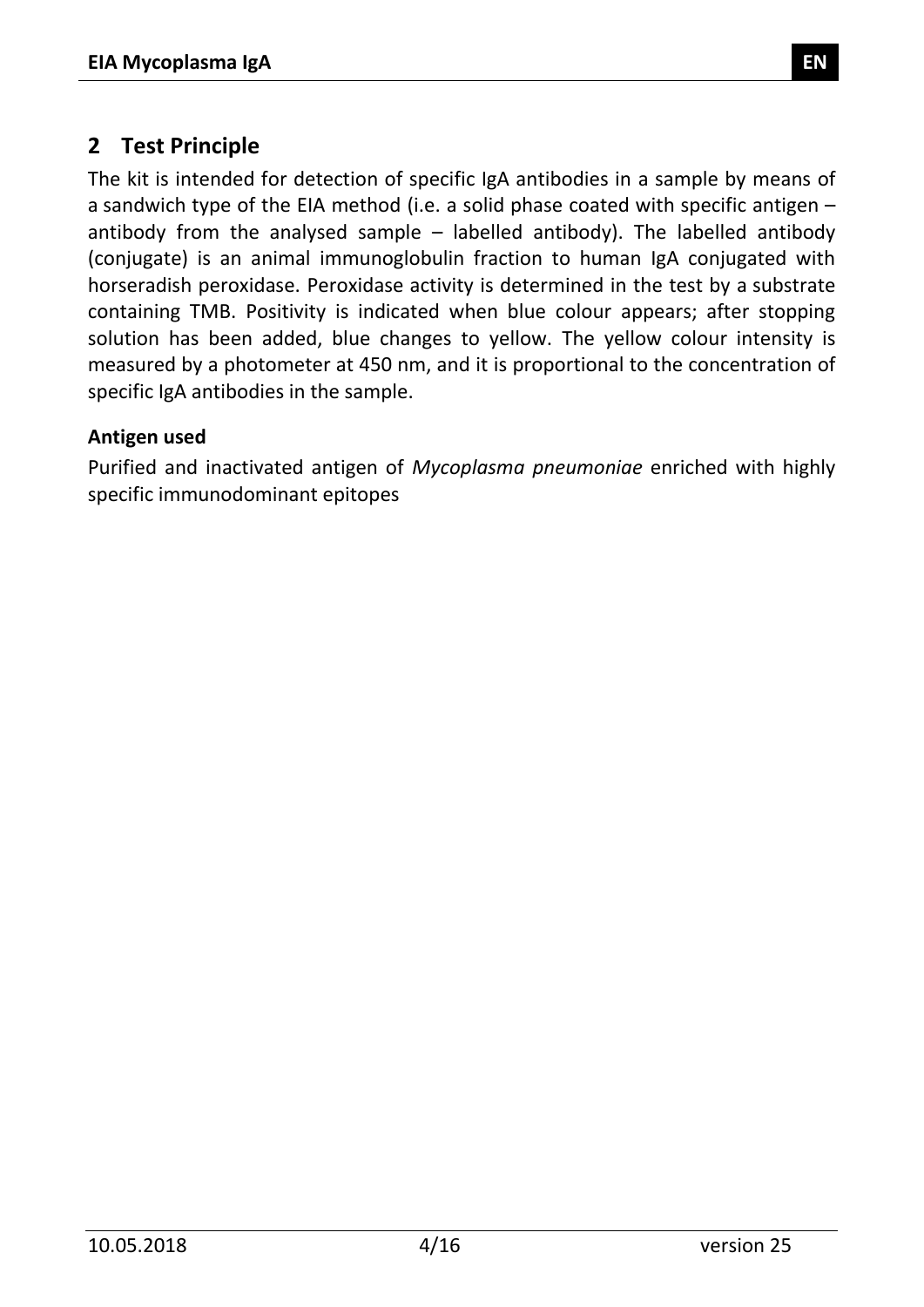# **3 Materials Provided**

| <b>MICROPLATE</b>           | <b>Microtitre Plate</b>                                                                       | 1 pc              |
|-----------------------------|-----------------------------------------------------------------------------------------------|-------------------|
|                             | coated with antigen, 12 x 8 wells in bag with<br>desiccant                                    |                   |
| <b>CONTROL</b><br>$- CAL1 $ | <b>Negative Control (Calibrator 1) 5 U/ml</b>                                                 | $1 \times 2$ ml   |
|                             | Solution containing no specific human antibodies,<br>ready to use                             |                   |
| CUTOFF CAL2                 | CUT-OFF (Calibrator 2) 20 U/ml                                                                | $1 \times 3$ ml   |
|                             | Solution containing specific human antibodies<br>in cut-off concentration, ready to use       |                   |
| $CONTROL + CAL3 $           | Positive Control (Calibrator 3) 80 U/ml                                                       | $1 \times 2$ ml   |
|                             | Solution containing specific human antibodies,<br>ready to use                                |                   |
| CAL4                        | Calibrator 4 (320 U/ml)                                                                       | $1 \times 2$ ml   |
|                             | Solution containing specific human antibodies,<br>ready to use                                |                   |
| CONJUGATE                   | Conjugate                                                                                     | $1 \times 15$ ml  |
|                             | Solution containing peroxidase labelled animal<br>immunoglobulin to human IgA, ready to use   |                   |
| <b>DILUENT 2</b>            | <b>Sample Diluent 2</b>                                                                       | $1 \times 105$ ml |
|                             | Buffer with protein stabilisers, ready to use                                                 |                   |
| <b>SUBSTRATE 2</b>          | <b>TMB-Complete 2</b>                                                                         | $1 \times 15$ ml  |
|                             | Chromogenic substrate solution containing<br>TMB/H <sub>2</sub> O <sub>2</sub> , ready to use |                   |
| WASH 20x                    | <b>Wash Solution</b>                                                                          | $1 \times 75$ ml  |
|                             | 20× concentrated buffer                                                                       |                   |
| <b>STOP</b>                 | <b>Stop Solution</b>                                                                          | $1 \times 15$ ml  |
|                             | Acid solution, ready to use                                                                   |                   |
|                             | <b>Instructions for use</b>                                                                   | 1 pc              |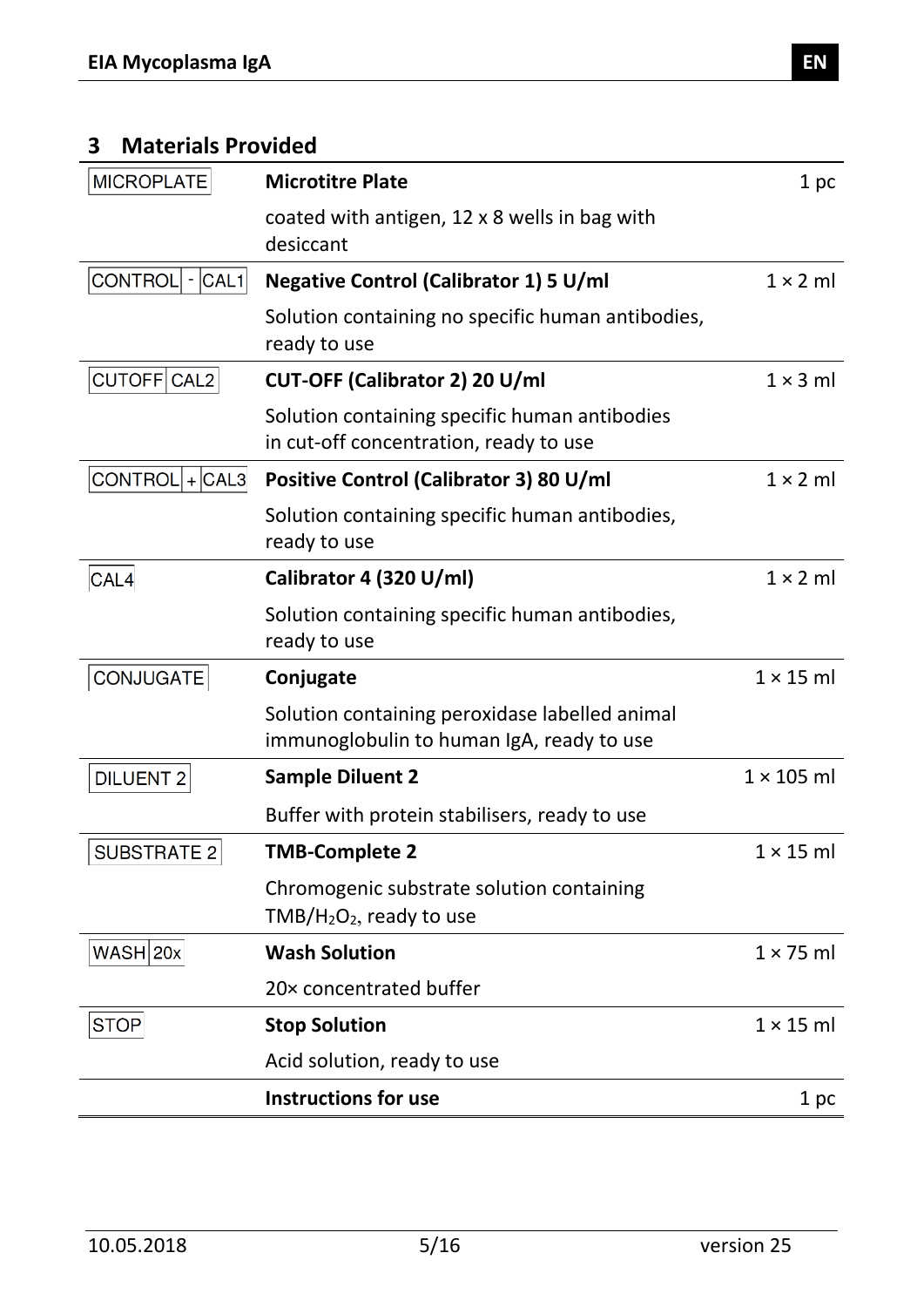# <span id="page-5-0"></span>**4 Other Material Required for Manual Test Performance**

Single and multichannel pipettes Disposable tips Microplate washer Timer Incubator (37°C) Microplate reader

# <span id="page-5-1"></span>**5 Storage and Stability**

Store the kit at +2°C to +8°C. Do not freeze. If the kit is stored as described, the labelled expiration date is valid. The expiration date is indicated on the package. The opened kit should be used within three months.

#### **Sample Preparation and Storage**

The following human body liquids can be used for testing: serum and citrate plasma. Anticoagulants in the plasma (except for citrate) as well as bacterially contaminated, haemolytic or chylous samples can affect the test results.

Samples can be stored at +2°C to +8°C for one week. For a longer period, store samples at -20°C. Diluted samples should be used as soon as possible.

# <span id="page-5-2"></span>**6 Preparation of Reagents**

Dilute the Wash Solution 1:20 (1 part of solution and 19 parts of distilled water); e.g. 75 ml of the concentrated Wash Solution + 1425 ml of distilled water.

Salt crystals might develop in the bottle with the concentrated Wash Solution. Prior to use, it is necessary to dissolve the crystals by warming the bottle in a water bath. The diluted Wash Solution is stable at +2°C to +8°C for one week.

The Controls and the Calibrators are supplied ready to use, do not dilute further!

The Conjugate is supplied ready to use, do not dilute further!

TMB-Complete is a one-component chromogenic substrate solution ready to use, do not dilute further!

#### **Interchangeability of reagents**

The Sample Diluent, TMB-Complete and the Avidity Solution are interchangeable in EIA kits of TestLine Clinical Diagnostics s.r.o., provided they have the identical numeric marking (e.g. Sample Diluent 2, Sample Diluent 3, etc.). The Stop Solution and the Wash Solution are universal in all kits.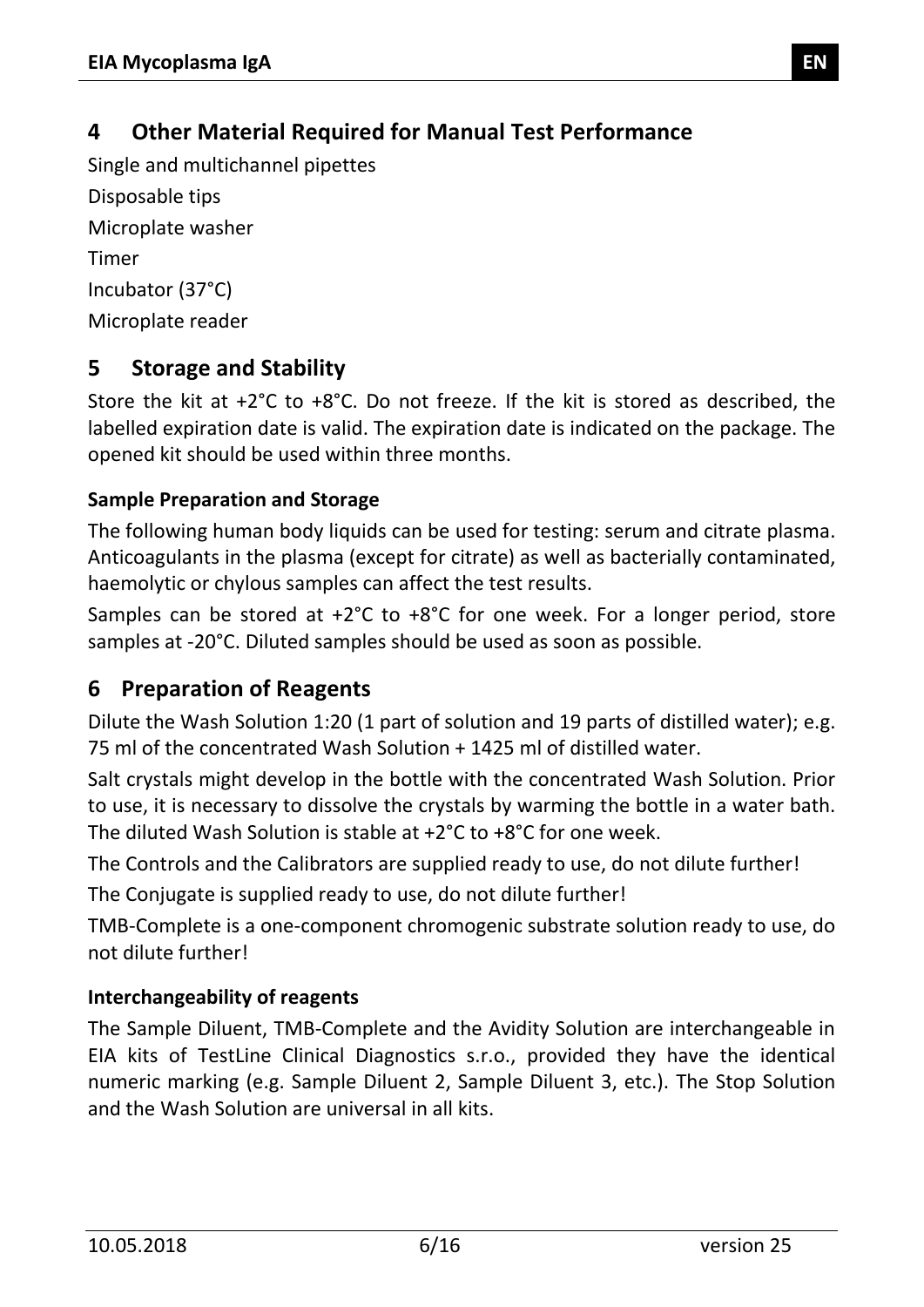#### <span id="page-6-0"></span>**7 Preparation of Samples**

Mix gently the Sample Diluent prior to use.

#### **Dilution of sera and plasma samples**

Dilute well mixed samples 1:101 with the Sample Diluent:

E.g.:  $10 \mu l$  of sample + 1 ml of the Sample Diluent

Mix well.

#### <span id="page-6-1"></span>**8 Assay Procedure**

Allow all reagents to come to room temperature and mix well. If you do not use a whole microplate, return unnecessary strips into the bag with desiccant. Seal the bag tightly and store at +2°C to +8°C. Keep dry!

1. Dispense the controls (calibrators) and the diluted samples according to the working schedule.

#### **Semiquantitative evaluation in Index of Positivity (IP)**

- Leave A1 well empty (blank).
- Pipette 100 µl of the Negative Control (Calibrator 1) into 1 well.
- Pipette 100 µl of CUT-OFF (Calibrator 2) into 2 wells.
- Pipette 100 µl of the Positive Control (Calibrator 3) into 1 well.
- Pipette 100 µl of the diluted samples (see Chapter Preparation of Samples) into the other wells.

#### **Quantitative evaluation in Units U/ml**

- Leave A1 well empty (blank).
- Pipette 100 µl of the Negative Control (Calibrator 1) into 1 well.
- Pipette 100 µl of CUT-OFF (Calibrator 2) into 2 wells.
- Pipette 100 µl of the Positive Control (Calibrator 3) into 2 wells.
- Pipette 100 μl of the Calibrator 4 into 2 wells.
- Pipette 100 µl of the diluted samples (see Chapter Preparation of Samples) into the other wells.
- 2. Cover the microplate with the lid and incubate at 37°C for 30 minutes.
- 3. Aspirate the content of the wells and wash 5× with the working strength Wash Solution. Fill the wells up to the edge. Finally, tap the inverted microplate thoroughly on an absorbent paper to remove solution remnants.
- 4. Pipette 100 µl of the Conjugate into all wells except A1 well.
- 5. Cover the microplate with the lid and incubate it at 37°C for 30 minutes.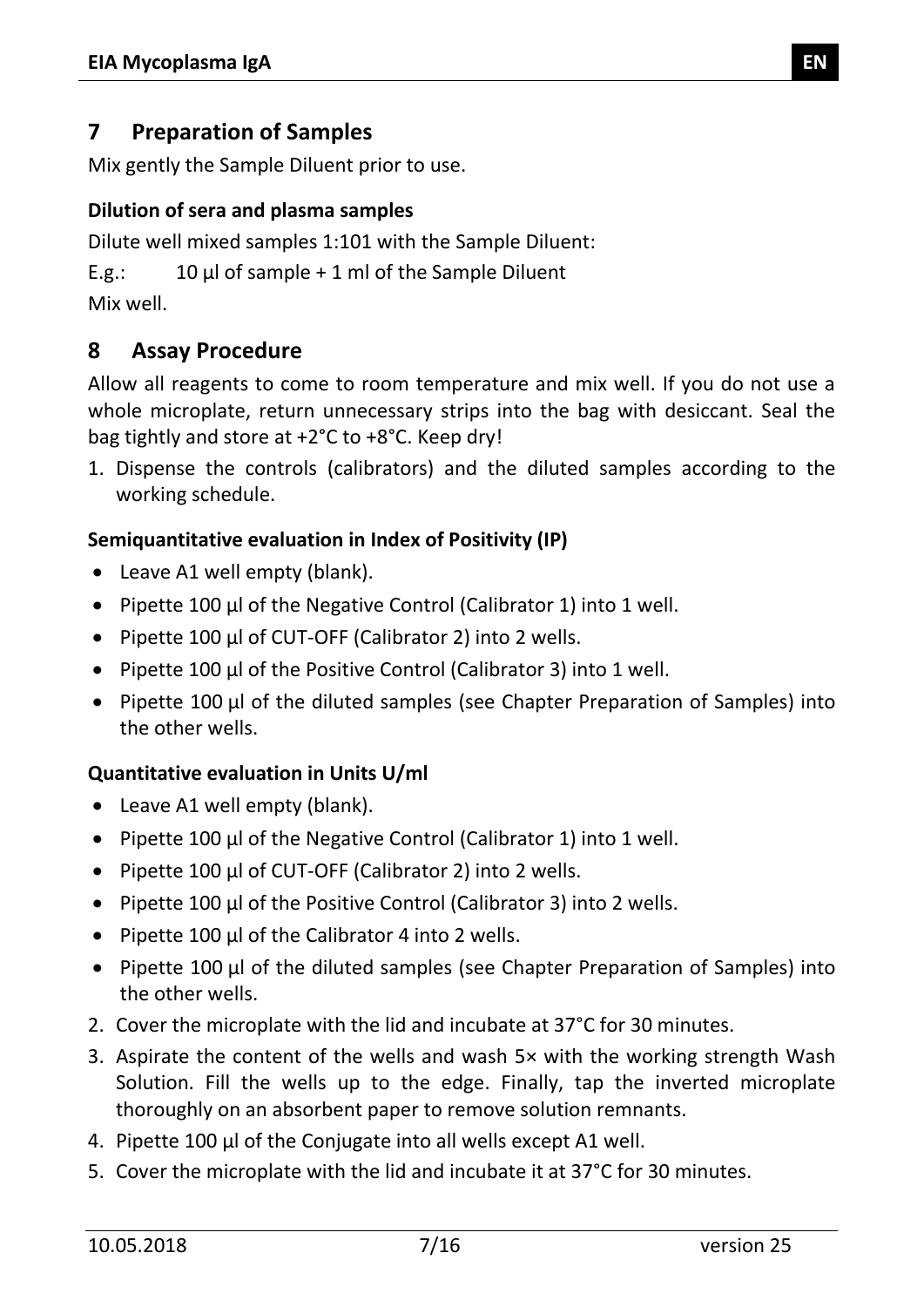- 6. Aspirate the content of the wells and wash 5× with the working strength Wash Solution. Fill the wells up to the edge. Finally, tap the inverted microplate thoroughly on an absorbent paper to remove solution remnants.
- 7. Pipette  $100 \mu l$  of TMB-Complete into all wells. Avoid contamination see Chapter Procedural Notes.
- 8. Cover the microplate with the lid and incubate at 37°C for 30 minutes. Keep out of light.
- 9. Stop the reaction by adding 100 µl of the Stop Solution in the same order and intervals as the substrate was added.
- <span id="page-7-0"></span>10.Read the colour intensity in wells against blank (A1 well) using photometer set to 450 nm. The absorbance should be read within 30 minutes after stopping the reaction.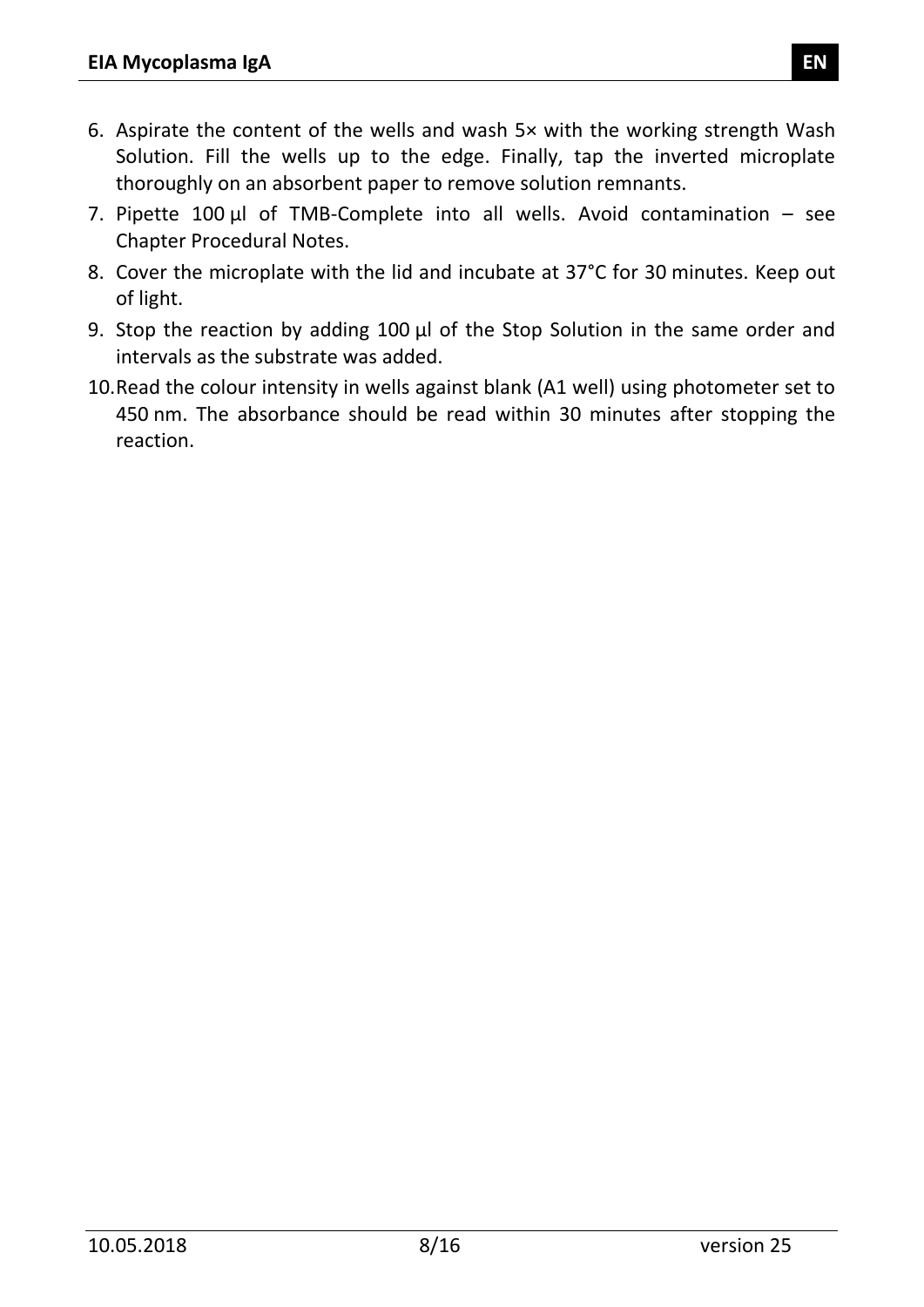#### **9 Working Schedule**

Semiquantitative evaluation Quantitative evaluation Index of Positivity (IP) Units U/ml

<span id="page-8-0"></span>

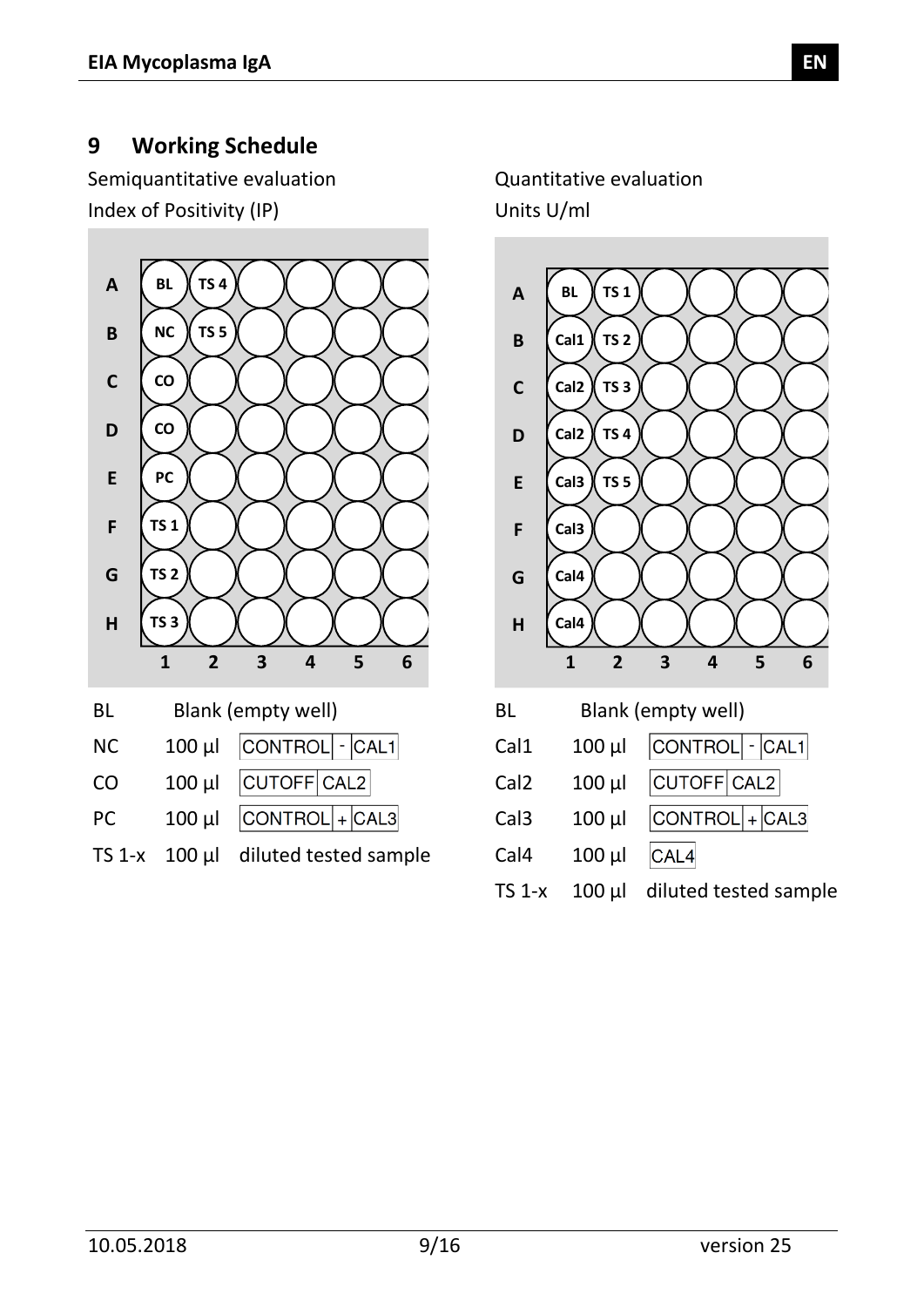# **10 Quality Control**

The test is valid if:

The absorbance of blank is lower than 0.150.

BLANK < 0.150

The absorbance of the Negative Control (Calibrator 1) is lower than half of the mean absorbance of CUT-OFF (Calibrator 2).

 $\text{CONTROL}$   $\cdot$   $\text{CAL1}$   $\lt$  0.5  $\times$   $\text{CUTOFF}$  CAL2

The mean absorbance of CUT-OFF (Calibrator 2) is within a range of 0.150 – 0.900.

 $0.150 < |CUTOFF|CAL2| < 0.900$ 

The absorbance of the Positive Control (Calibrator 3) is 1.5-fold higher than the mean absorbance of CUT-OFF (Calibrator 2).

 $\text{CONTROL}$  +  $\text{CAL3}$  > 1.5 ×  $\text{CUTOFF}$   $\text{CAL2}$ 

The absorbance of the Calibrator 4 is higher than the absorbance of the Positive Control (Calibrator 3).

<span id="page-9-0"></span> $\vert$ CONTROL $\vert$ + $\vert$ CAL3  $CAL4 >$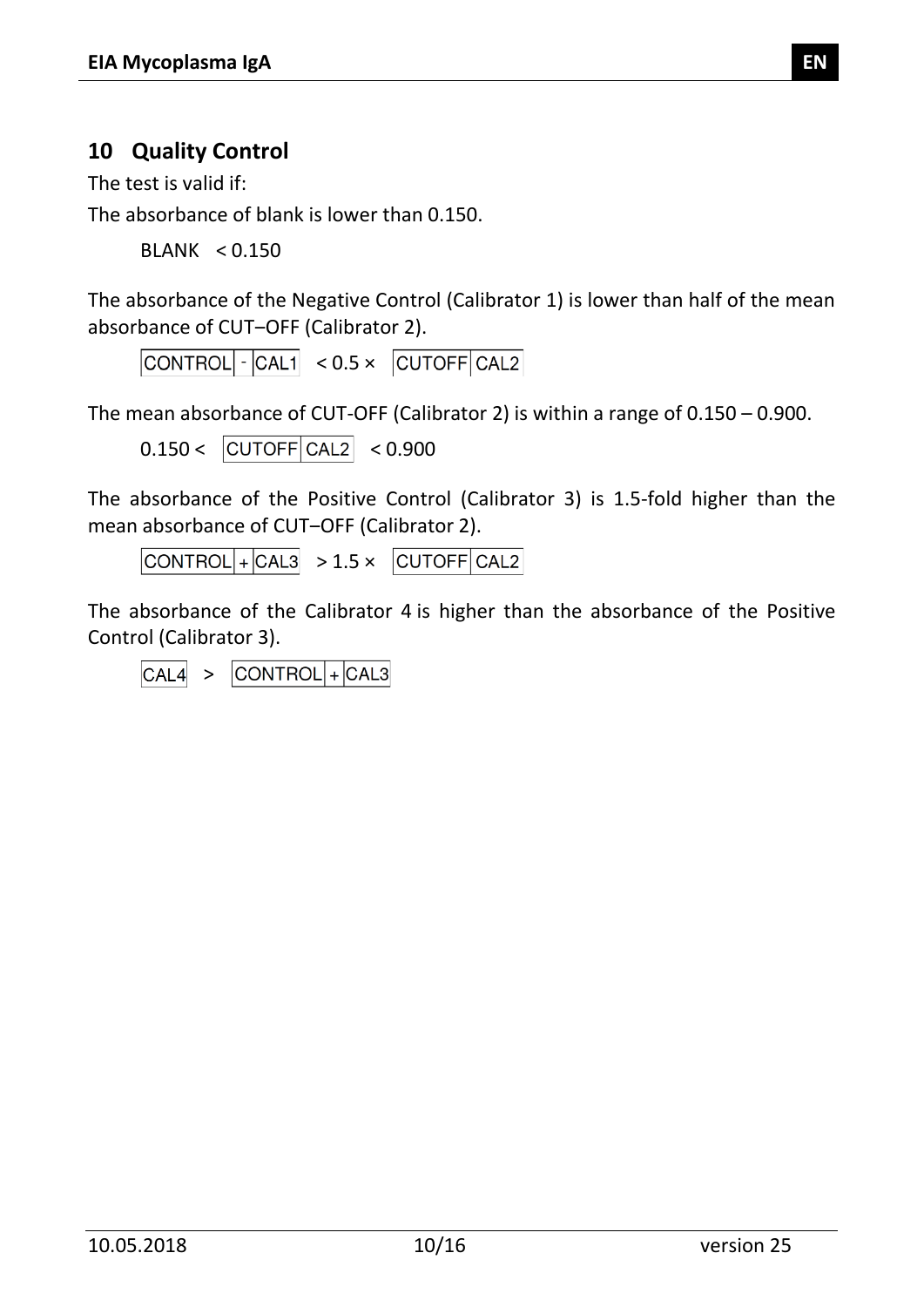#### **11 Results Interpretation**

#### **Calculation of Index of Positivity (IP)**

Divide the absorbance of a tested sample by the mean absorbance of CUT-OFF

measured in the same test run:<br>**Absorbance of sample**<br>**ID** - -----Mean absorbance of CUT-OFF

Interpretation of the test results is described in [Table 1.](#page-10-0)

<span id="page-10-0"></span>

|  | Table 1 Interpretation of test results |  |  |  |
|--|----------------------------------------|--|--|--|
|--|----------------------------------------|--|--|--|

| <b>Index of Positivity</b><br>$(\mathsf{IP})$ | <b>Evaluation</b> |
|-----------------------------------------------|-------------------|
| lower than 0.9                                | negative          |
| 0.9 to 1.1                                    | borderline        |
| higher than 1.1                               | positive          |

Examination of borderline samples, i.e. samples with Index of Positivity from 0.9 to 1.1, should be repeated from a new sample collected after 2 to 6 weeks regarding to the disease specifics.

#### **Quantitative evaluation in Units (U/ml)**

Construct a calibration curve by plotting the concentration (X) of the calibrators in U/ml against the corresponding absorbance (Y). Construct the calibration curve by single point cross connection. Read the values of antibody level (U/ml) in samples from the calibration curve. Interpretation of the quantitative test results is described in [Table 2.](#page-10-1)

<span id="page-10-1"></span>**Table 2 Quantitative interpretation in Units (U/ml)**

| Antibody level (U/ml) | <b>Evaluation</b> |
|-----------------------|-------------------|
| lower than 18         | negative          |
| 18 to 22              | borderline        |
| higher than 22        | positive          |

Examination of borderline samples should be repeated from a new sample collected after 2 to 6 weeks regarding to the disease specifics.

Serological finding can be interpreted only in the context of results of other laboratory tests and patient clinical picture.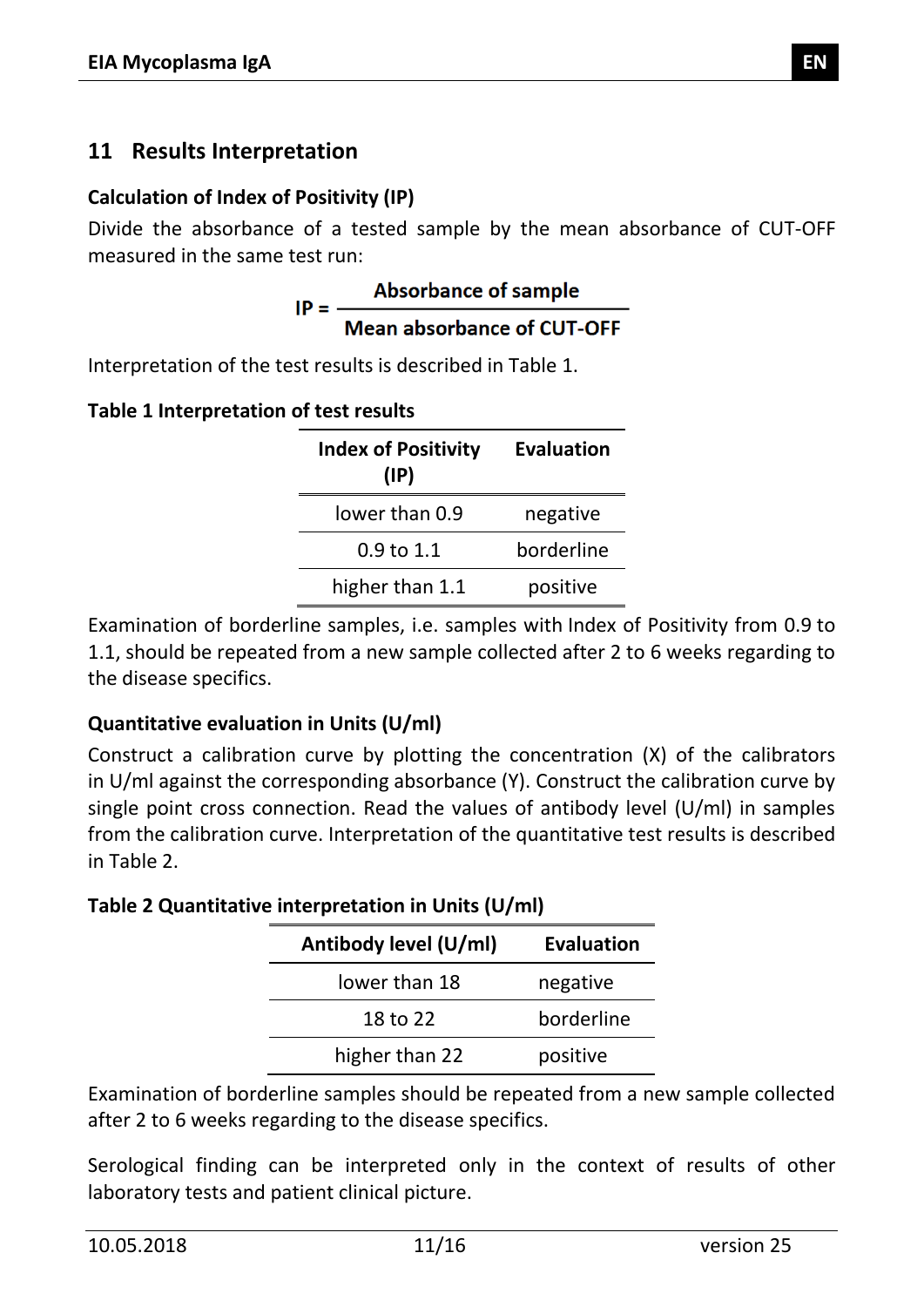#### <span id="page-11-0"></span>**12 Safety Precautions**

The kit is intended for in vitro diagnostic use only.

The sera used for controls were tested and found to be negative for HIV 1 and HIV 2, HBsAg, HCV, TPHA. In spite of this fact, they still need to be handled as potentially infectious materials.

Some reagents contain sodium azide, which is a toxic compound. Avoid contact with skin.

The Stop Solution contains diluted acid solution. Avoid contact with eyes and skin.

It is necessary to observe the local safety rules and regulations.

#### **First aid**

In case of contact with eyes, flush with copious amount of water and seek medical assistance. In case of contact with skin and clothing, remove all the contaminated clothes. Wash the skin with soap and plenty of running water. In case of contact with solutions containing plasma or clinical samples, disinfect the skin. In case of accidental ingestion, flush the mouth with drinking water and seek medical assistance.

#### **Remnants disposal**

All the materials used for performing the test must be treated as potentially infectious due to the contact with biological materials. Therefore they need to be disposed together with biological waste.

#### **Expired kit disposal**

<span id="page-11-1"></span>Disassemble the kit and dispose the components as biological material. Discard the packaging material as required by local regulations.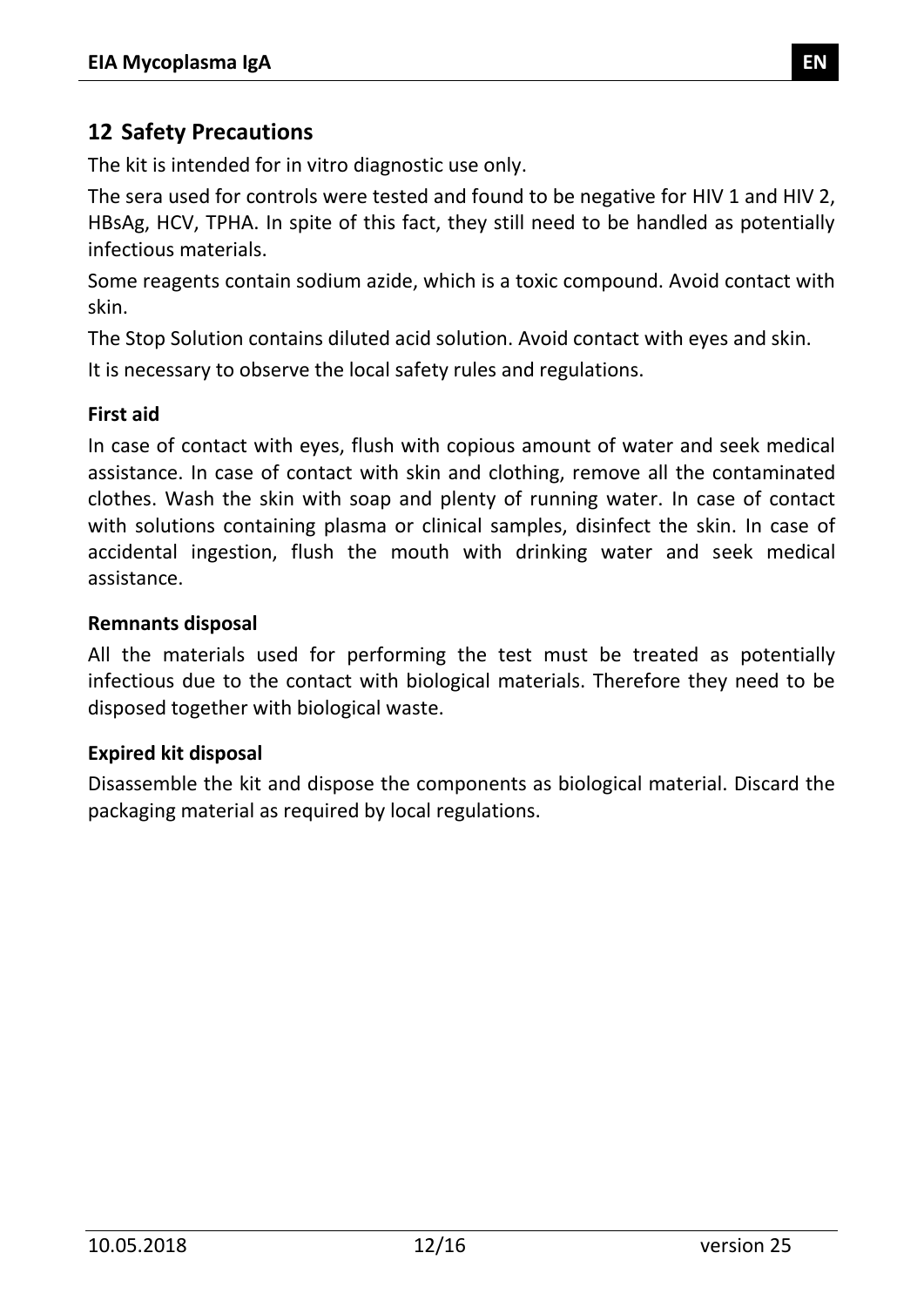#### **13 Procedural Notes**

In order to obtain reliable results, it is necessary to **strictly follow the Instructions for Use**. Always use clean preferably disposable tips and glassware.

**Microtitre Plate** – in order to prevent water condensation on the surface of the microplate, always allow the bag with the microplate to warm up to room temperature before opening.

**Wash Solution** – use high quality distilled water for preparing the working strength Wash Solution.

**Washing procedure** – keep to the prescribed number of wash cycles and fill the wells to the upper edge. The soak time (i.e. interval between two different wash cycles during which the wells stay filled up with the Wash Solution) should be approx. 30-60 seconds.

**TMB-Complete** – the vessel used for multichannel pipetting should not be used for other reagents. Do not return the surplus TMB-Complete from the pipetting vessel into the vial.

Non-reproducible results might be caused by improper methodology as following:

- insufficient mixing of reagents and samples before use
- improper replacement of vial caps
- using the same tip for pipetting different reagents
- reagent exposure to excessive temperature; bacterial or chemical contamination
- insufficient washing or filling of the wells (the wells should be filled to the upper edge), improper aspiration of Wash Solution remnants
- contamination of the well edges with Conjugate or samples
- using reagents from different kit lots
- contact of reagents with oxidants, heavy metals and their salts

The kit might be used for sequential examinations. When preparing working strength solutions, use only the amount of reagents needed for the analysis.

The kit might be used in all types of automatic EIA analysers.

If necessary, TestLine Clinical Diagnostics s.r.o. can offer a certified modification of the Instructions for Use for the specific type of analyser.

#### <span id="page-12-0"></span>**The producer cannot guarantee that the kit will function properly if the assay procedure instructions are not strictly adhered to.**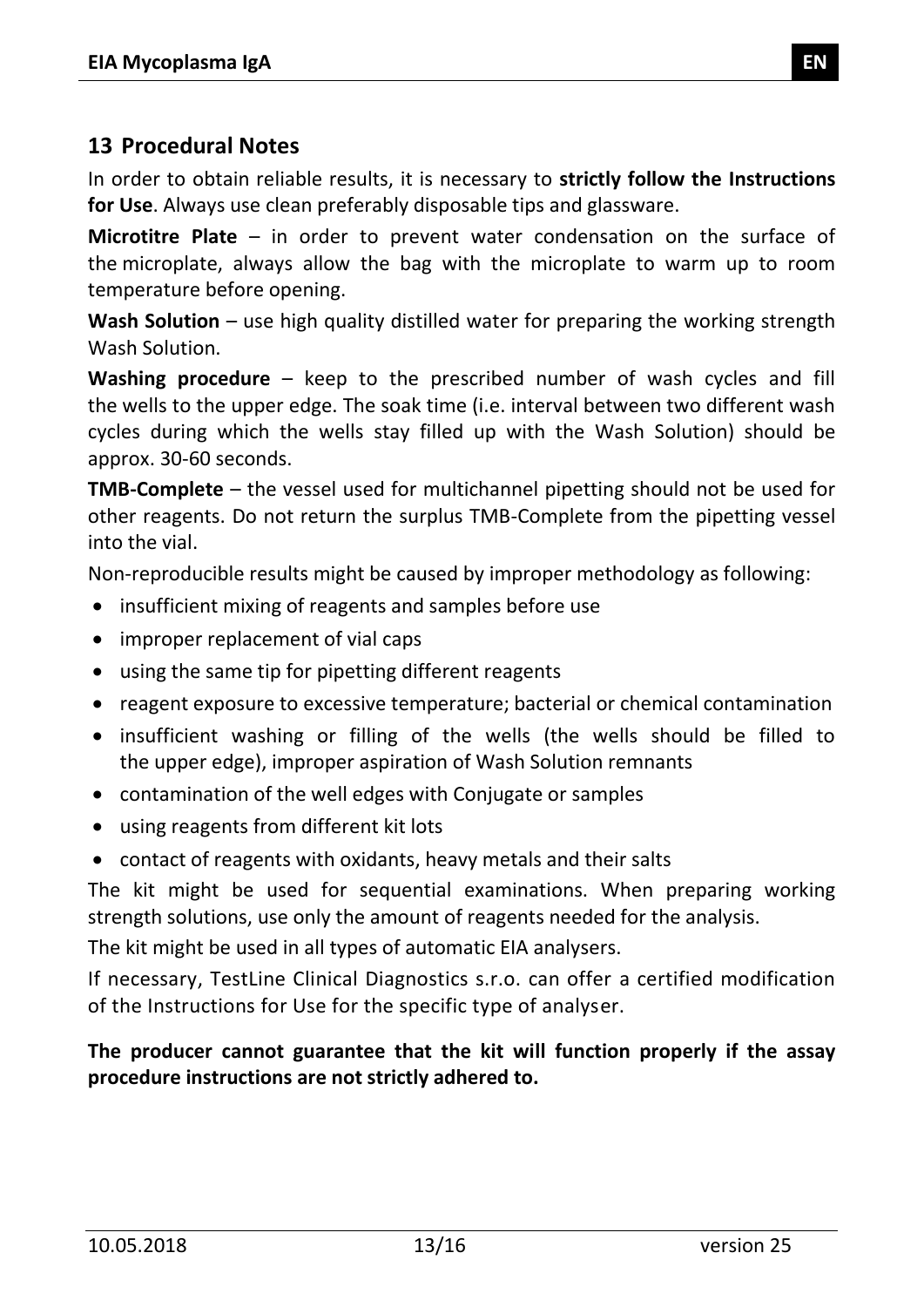| ⁄8°C<br>$2^{\circ}$ | <b>Temperature limitation</b>      |
|---------------------|------------------------------------|
|                     | Keep dry                           |
|                     | Expiry date                        |
| <b>LOT</b>          | Lot number                         |
|                     | Manufactured by                    |
|                     | <b>Consult instructions</b>        |
| <b>REF</b>          | Catalogue number                   |
|                     | Number of tests                    |
|                     | In vitro diagnostic medical device |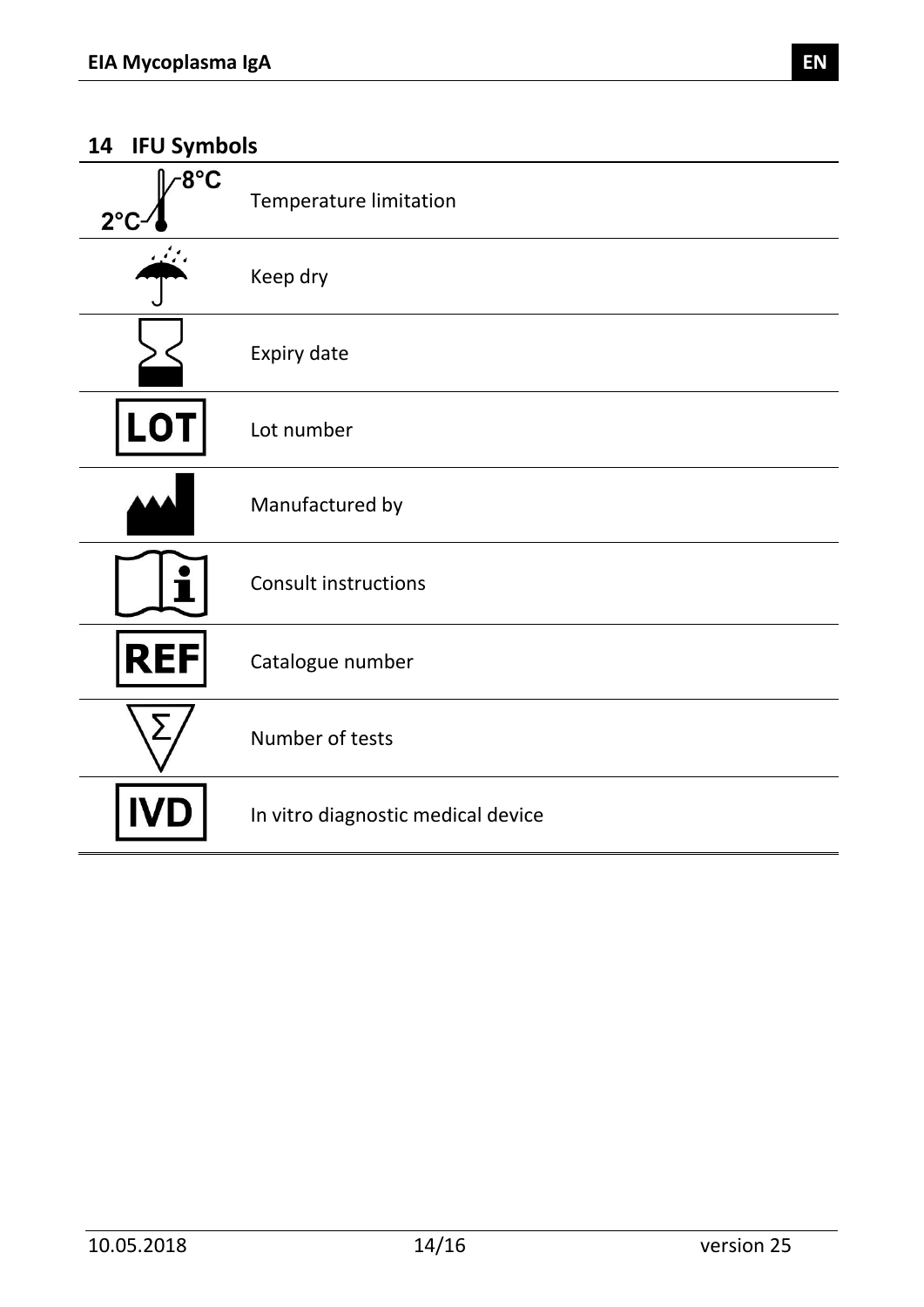**Notes**